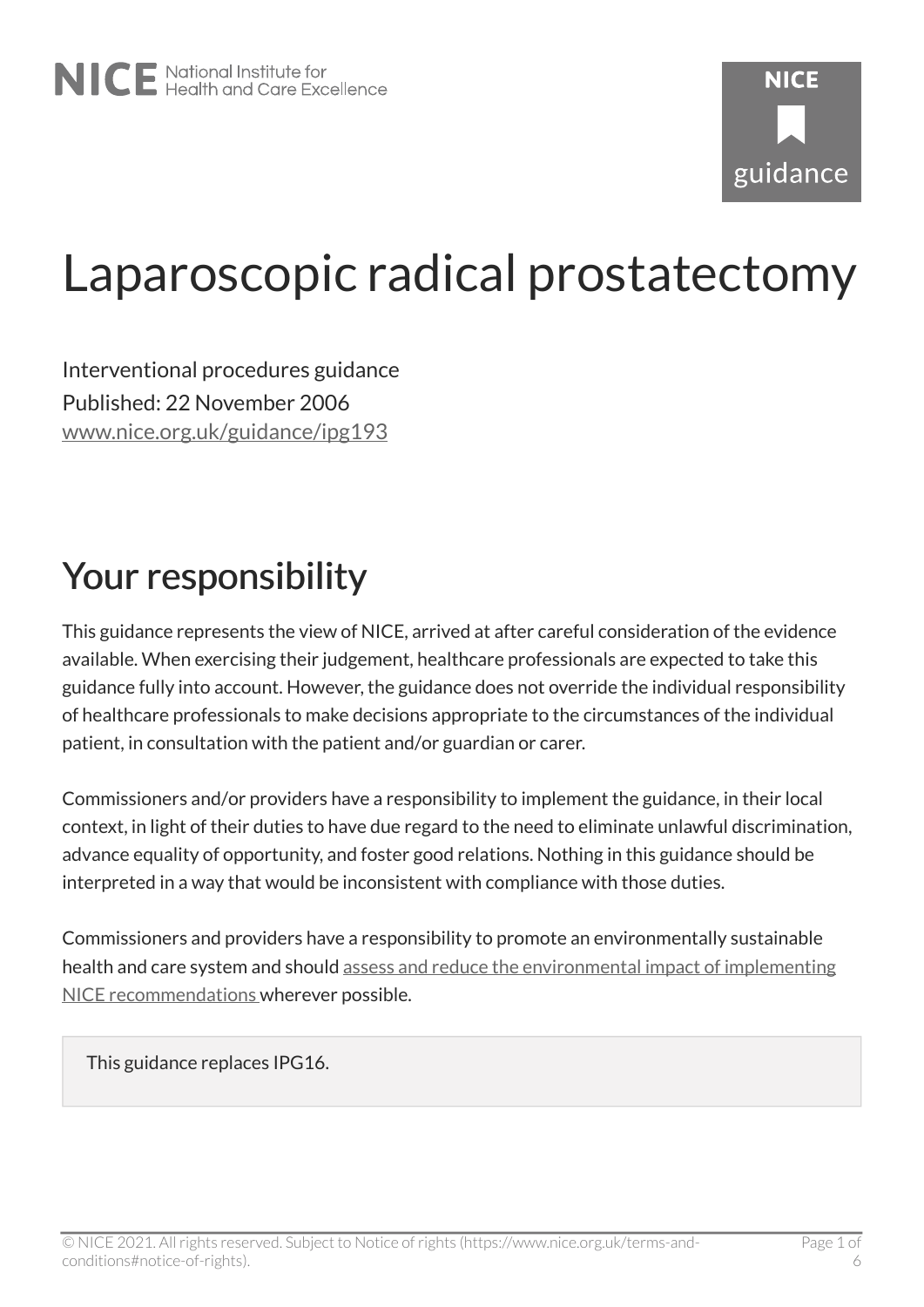# 1 Guidance

This guidance replaces 'Interventional procedure guidance 16' issued in October 2003.

- 1.1 Current evidence on the safety and efficacy of laparoscopic radical prostatectomy appears adequate to support the use of this procedure provided that normal arrangements are in place for consent, audit and clinical governance.
- 1.2 Clinicians should ensure that men understand the benefits and risks of all the alternative treatment options. In addition, use of the Institute's [information for](http://www.nice.org.uk/guidance/ipg193)  [patients](http://www.nice.org.uk/guidance/ipg193) is recommended.
- 1.3 Clinicians undertaking laparoscopic radical prostatectomy require special training. The British Association of Urological Surgeons has produced training standards.

# 2 The procedure

### 2.1 Indications

- 2.1.1 Laparoscopic radical prostatectomy is indicated for localised prostate cancer with no evidence of spread beyond the prostate or of distant metastases.
- 2.1.2 Alternative treatment options include active monitoring (sometimes called watchful waiting), open radical prostatectomy, external beam radiotherapy, lowdose brachytherapy, combined external beam radiotherapy with high-dose brachytherapy, high-intensity focused ultrasound therapy, and cryotherapy.

### 2.2 Outline of the procedure

2.2.1 A laparoscope and trocars are inserted through small incisions in the abdominal wall. The approach can be either transperitoneal or extraperitoneal. The prostate, adjacent tissue and lymph nodes are dissected and removed, and the urethra, which is cut during the procedure, is reconnected. Lymph nodes can be removed during the procedure for histological examination before removing the prostate. Robotically assisted laparoscopic prostatectomy is a development of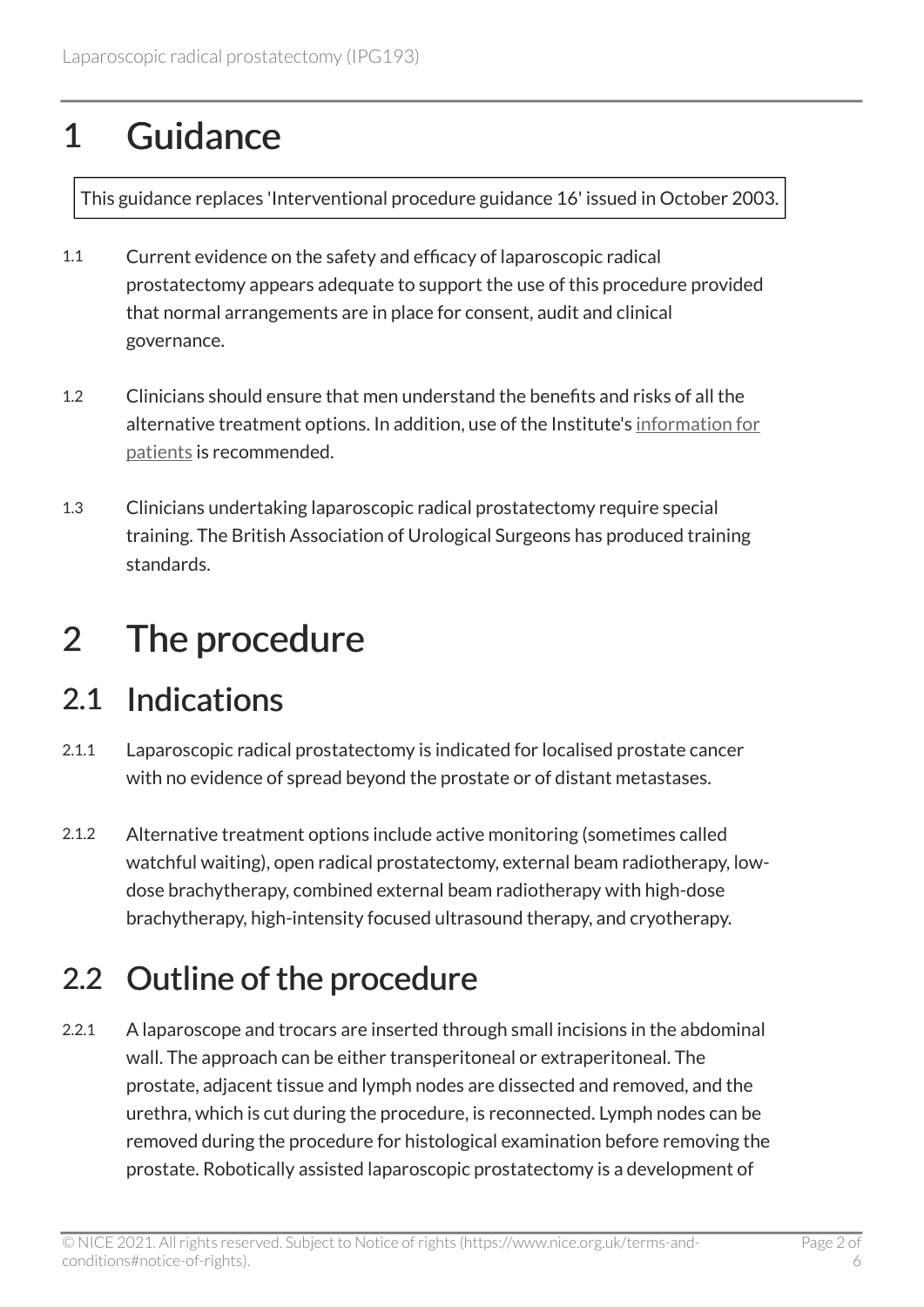this procedure but it is not yet clear whether there is any advantage over conventional laparoscopy.

### 2.3 Efficacy

- 2.3.1 In a systematic review of non-randomised controlled studies, biochemically assessed recurrence-free survival ranged between 84% (36 months' follow-up) and 99% (30 months) following transperitoneal laparoscopic radical prostatectomy, between 81% (10 months) and 91% (12 months) following extraperitoneal laparoscopic radical prostatectomy, and between 92% (8 months) and 95% (3 months) following robotically assisted laparoscopic radical prostatectomy. None of these outcomes was significantly different from those observed in men undergoing open radical prostatectomy.
- 2.3.2 In a systematic review of non-randomised controlled trials, 8 of 11 studies comparing either the transperitoneal or extraperitoneal laparoscopic approach with open radical prostatectomy reported no significant difference in rates of tumour-positive resection margins between the two procedures. The other three studies in the review reported significant differences: 50% (transperitoneal) versus 29% (open) (p = 0.03), 14% (transperitoneal) versus 26% (open) ( $p = 0.02$ ) and 26% (extraperitoneal) versus 40% (open) ( $p = 0.0001$ ). Pooled data from six case series and two databases indicated a tumour-positive resection margin in 20% of 1439 men treated with laparoscopic radical prostatectomy (any approach) and 24% of 22,164 men treated with open radical prostatectomy. For more details, refer to the 'Sources of evidence' section.
- 2.3.3 The Specialist Advisers stated that the benefits of laparoscopic radical prostatectomy may include low positive surgical margin rates, and good biochemically assessed recurrence-free survival.

### 2.4 Safety

2.4.1 In a systematic review of ten non-randomised controlled studies, five studies reported no significant differences between the different methods of radical prostatectomy in rates of post-operative urinary continence. One study reported a significant difference that favoured laparoscopic surgery, and four did not report whether differences in continence rates were statistically significant.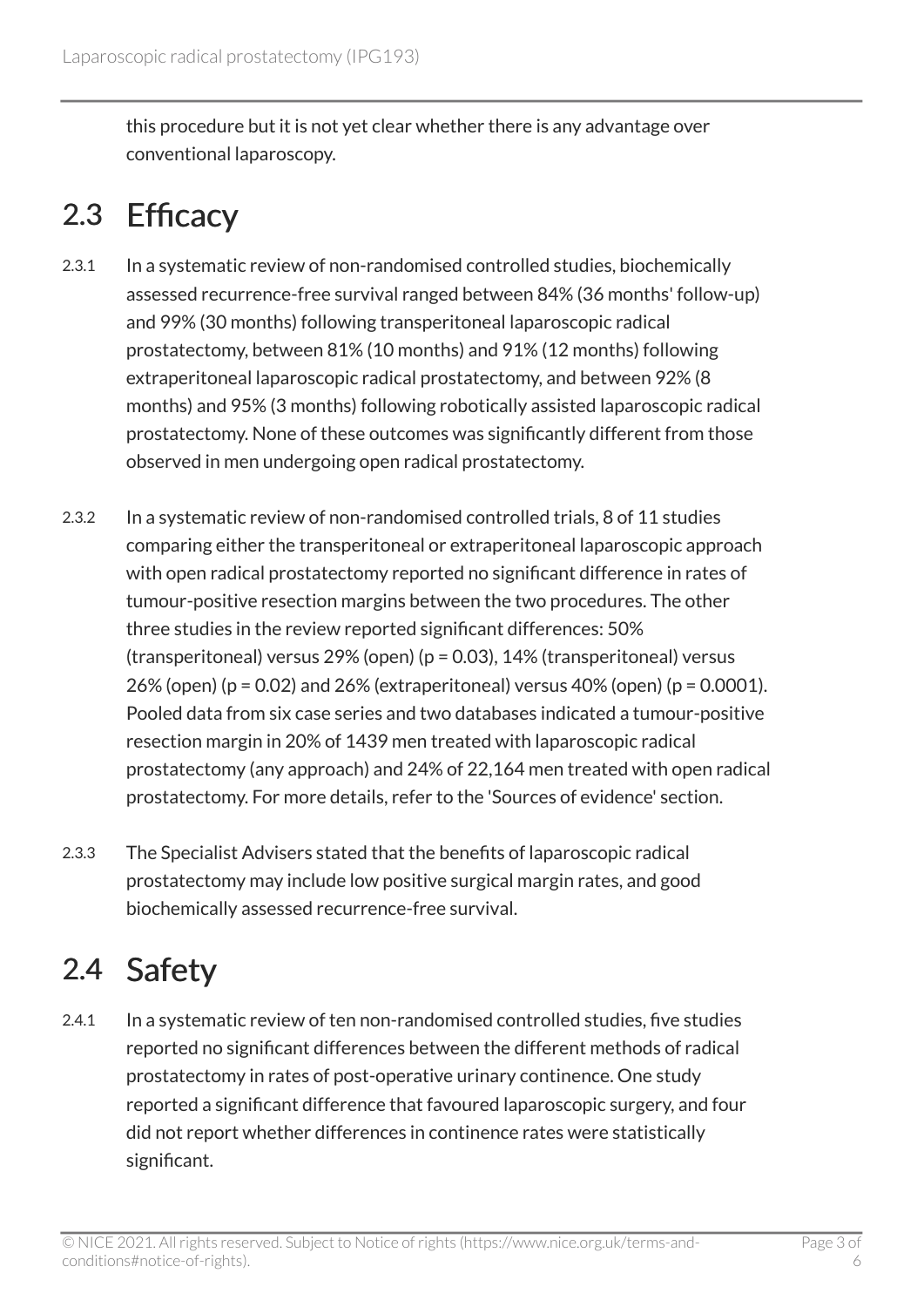- 2.4.2 In a review of pooled data, the mean blood loss was less with laparoscopic radical prostatectomy (505 ml) or robotically assisted laparoscopic prostatectomy (231 ml) than with open surgery (727 ml) (p value not reported).
- 2.4.3 In the studies that reported on erectile dysfunction as a complication, potency was retained in 53–62% of men who were potent at baseline. Preserved potency rates of 82% were reported in men treated with robotically assisted laparoscopic radical prostatectomy. In a systematic review of non-randomised controlled studies, three studies reported that there was no significant difference in potency rates following laparoscopic or open radical prostatectomy. For more details, refer to the 'Sources of evidence' section.
- 2.4.4 The Specialist Advisers stated that adverse events reported with laparoscopic radical prostatectomy were similar to those for open procedures. Additional theoretical complications include gas embolus, bowel damage and haemorrhage.

# 3 Further information

- 3.1 The Institute has issued interventional procedure guidance on: [high-intensity](http://www.nice.org.uk/guidance/ipg118) [focused ultrasound for prostate cancer,](http://www.nice.org.uk/guidance/ipg118) [cryotherapy for recurrent prostate](http://www.nice.org.uk/guidance/ipg119) [cancer](http://www.nice.org.uk/guidance/ipg119), [cryotherapy as a primary treatment for prostate cancer,](http://www.nice.org.uk/guidance/ipg145) [low dose rate](http://www.nice.org.uk/guidance/ipg132)  [brachytherapy for localised prostate cancer](http://www.nice.org.uk/guidance/ipg132) and [high dose rate brachytherapy in](http://www.nice.org.uk/guidance/ipg174) [combination with external-beam radiotherapy for localised prostate cancer.](http://www.nice.org.uk/guidance/ipg174)
- 3.2 The Institute is also developing a clinical guideline on the diagnosis and treatment of prostate cancer (Now published as ['Prostate cancer: diagnosis and](http://www.nice.org.uk/guidance/cg58)  [treatment'](http://www.nice.org.uk/guidance/cg58)).

Andrew Dillon Chief Executive November 2006

### Sources of evidence

The evidence considered by the Interventional Procedures Advisory Committee is described in the following document.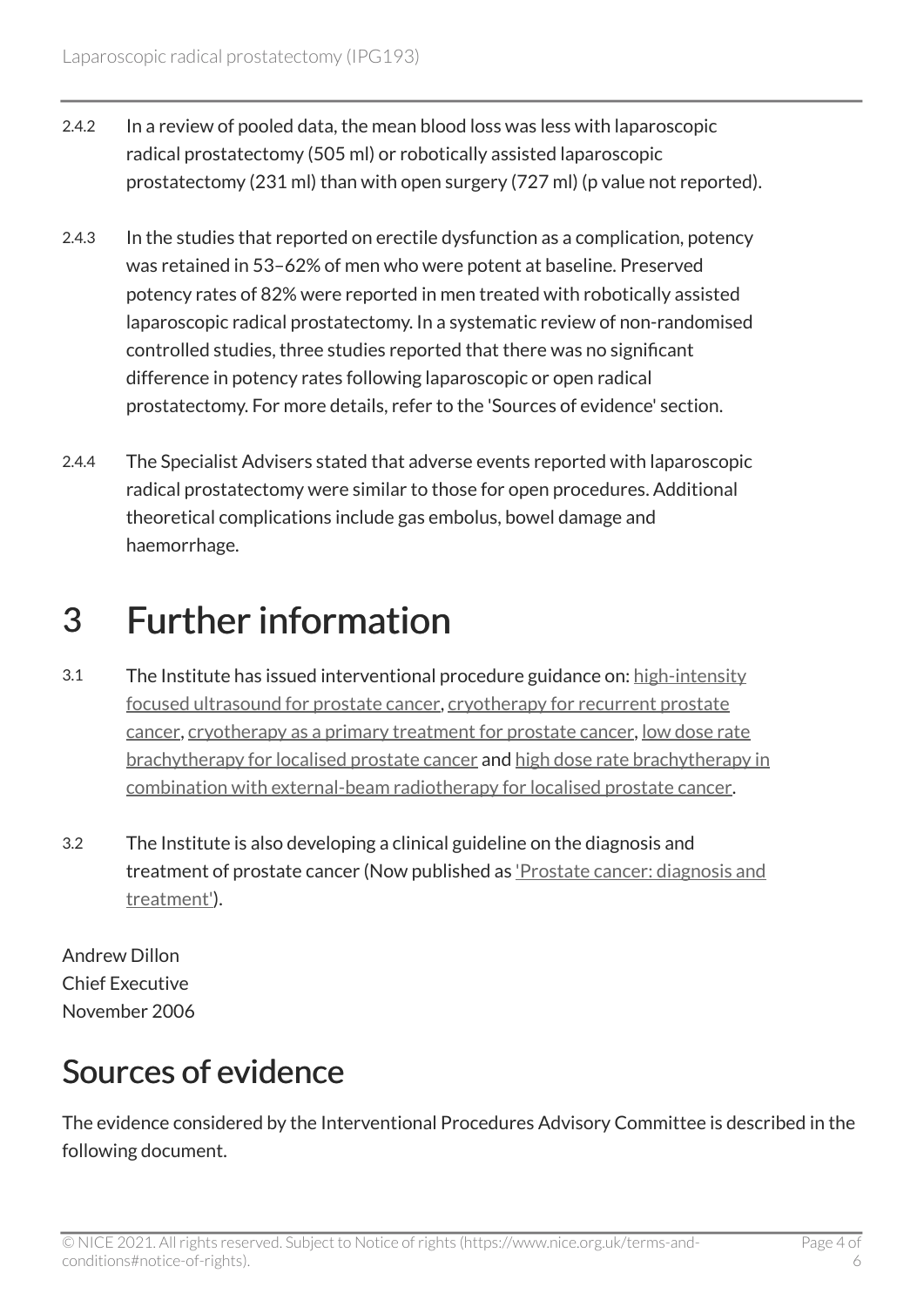['Interventional procedure overview of laparoscopic radical prostatectomy',](http://www.nice.org.uk/proxy/?sourceUrl=http%3a%2f%2fwww.nice.org.uk%2fIP39aoverview) April 2006.

### Information for patients

NICE has produced [information on this procedure for patients and carers](http://www.nice.org.uk/guidance/ipg193). It explains the nature of the procedure and the guidance issued by NICE, and has been written with patient consent in mind.

# 4 Other NICE recommendations on prostate cancer

NICE has also published a clinical guideline on [prostate cancer](http://www.nice.org.uk/guidance/cg58) in February 2008.

# 5 About this guidance

NICE interventional procedure guidance makes recommendations on the safety and efficacy of the procedure. It does not cover whether or not the NHS should fund a procedure. Funding decisions are taken by local NHS bodies after considering the clinical effectiveness of the procedure and whether it represents value for money for the NHS. It is for healthcare professionals and people using the NHS in England, Wales, Scotland and Northern Ireland, and is endorsed by Healthcare Improvement Scotland for implementation by NHSScotland.

This guidance was developed using the NICE [interventional procedure guidance](http://www.nice.org.uk/about/what-we-do/our-programmes/nice-guidance/nice-interventional-procedures-guidance) process.

It updates and replaces NICE interventional procedure guidance 16.

This guidance has been incorporated into the [NICE pathway on prostate cancer](http://pathways.nice.org.uk/pathways/prostate-cancer), along with other related guidance and products.

We have produced a [summary of this guidance for patients and carers.](http://www.nice.org.uk/guidance/ipg193/informationforpublic) Information about the evidence it is based on is also [available](http://www.nice.org.uk/guidance/ipg193).

#### Changes since publication

19 January 2012: minor maintenance.

#### Your responsibility